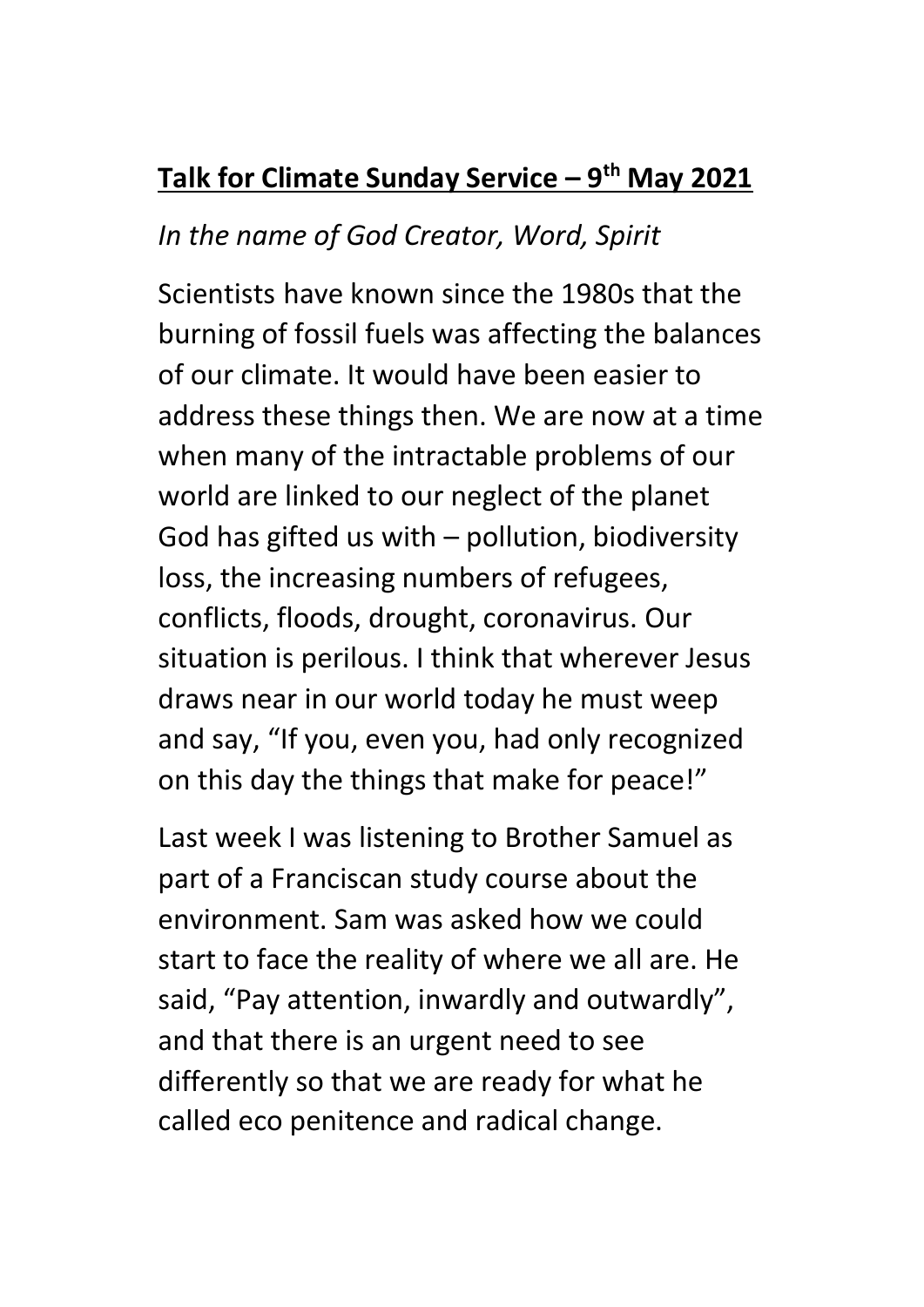Paying attention, inwardly and outwardly is about letting conversations happen which begin within us and stretch out to look beyond ourselves and our own concerns in a continuous inward and outward process. For example, giving attention to the earth requires us to attend in wonder and praise to the natural world but also to listen to the words of the Ethiopian woman just read to us, to take those words into our heart and to ponder them, respond to them, face them. As we begin to do this over and over again in different ways we do indeed learn to "see differently". What are forest fires, melting glaciers, polluted beaches telling us? Can we sense God's tears?

Sam then spoke of eco penitence and radical change ---- this reminded me of a recent magazine article where an environmentalist remarked that 30 years ago he believed that science would solve the climate crisis but that he now thought that, "The top environmental problems are selfishness, greed and apathy, and to deal with these we need a spiritual and cultural transformation"*. (James Gustave Speth).*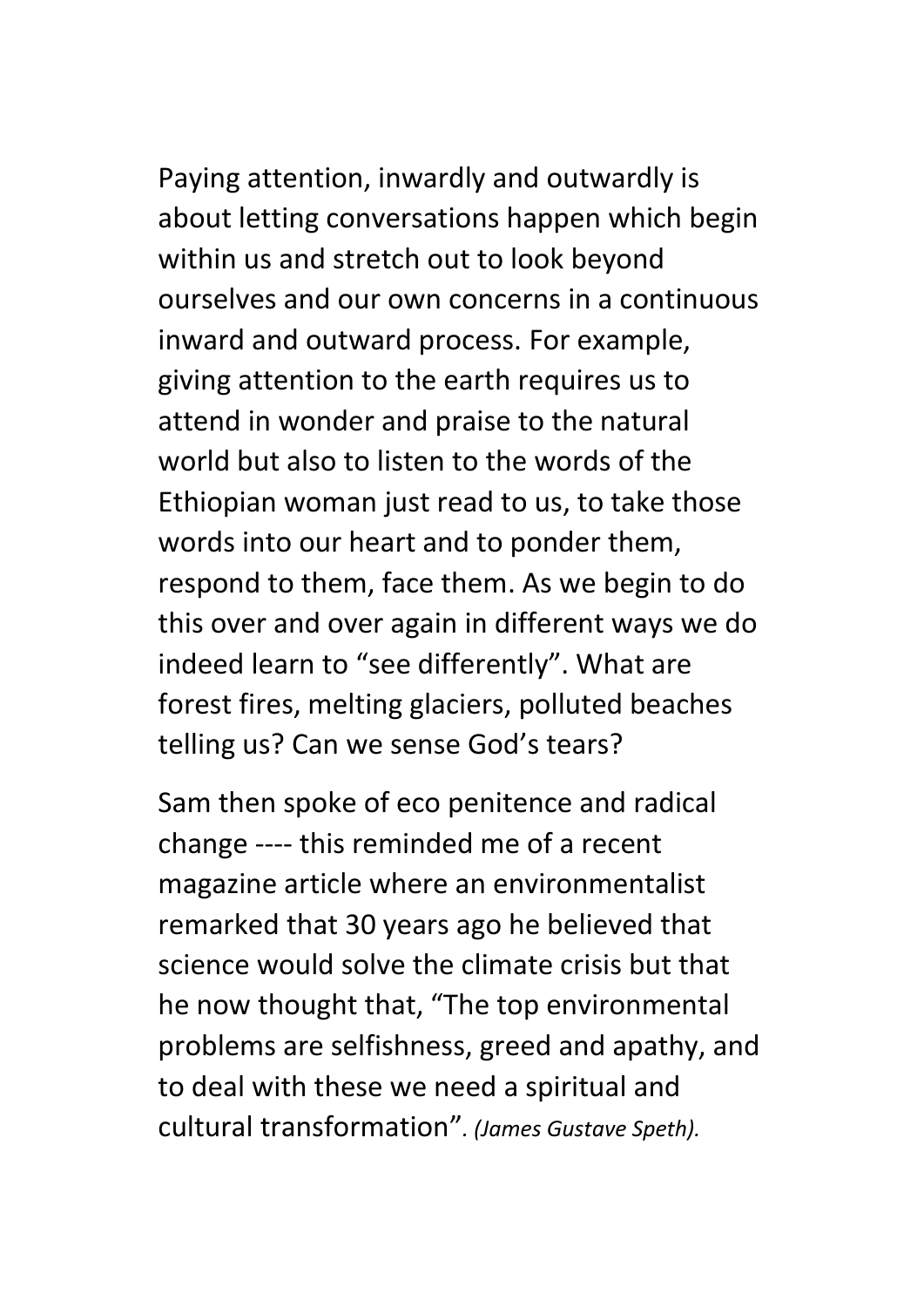In January 2017 two scientists from the UN Intergovernmental Panel on Climate Change invited representatives of different faith traditions to a meeting at Imperial College in London. The scientists stressed the urgency of the problems we are facing and then said, "And that is why we are speaking with you as members of faith communities because you speak to hearts as well as minds". These scientists were asking for our help.

They are expecting a lot from people of faith but the task is not new to us. We have resources for attentive prayer and we know about learning to see differently. These things are embedded in our faith journey. To turn from selfishness, greed and apathy is something the Bible already calls us to and the beatitudes clearly show us a very radical way of living. Christians are familiar with these things and so the task is surely to allow the urgency of the climate crisis into what we already do.

We cannot go on pursuing ceaseless growth within a finite and fragile planet. But necessary